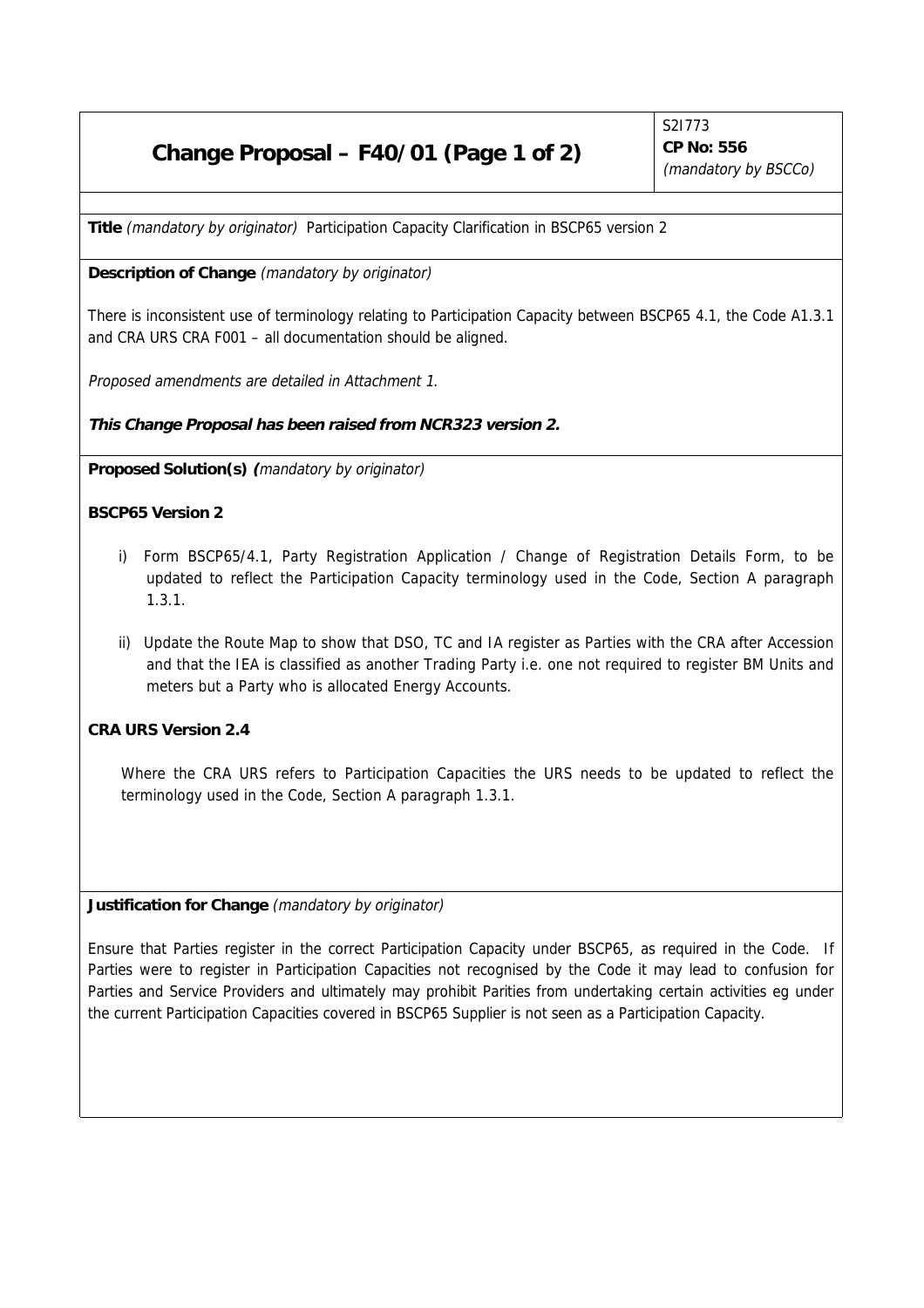| Change Proposal – F40/01 (Page 2 of 2)                                                                                               | <b>MP No:</b><br>(mandatory by BSCCo) |  |
|--------------------------------------------------------------------------------------------------------------------------------------|---------------------------------------|--|
| Other Configurable Items Potentially Affected by Proposed Solution(s) (optional by BSCCo)<br>BSCP65 version 2<br>CRA URS Version 2.4 |                                       |  |
| Impact on Core Industry Documents (optional by originator)                                                                           |                                       |  |
|                                                                                                                                      |                                       |  |
|                                                                                                                                      |                                       |  |
| Related Changes and/or Projects (mandatory by BSCCo)                                                                                 |                                       |  |
| Originator's Details:                                                                                                                |                                       |  |
|                                                                                                                                      |                                       |  |
|                                                                                                                                      |                                       |  |
|                                                                                                                                      |                                       |  |
|                                                                                                                                      |                                       |  |
|                                                                                                                                      |                                       |  |
| Attachments: Y/N*<br><b>YES</b><br>(If Yes, No. of Pages attached:)<br>(delete as appropriate)                                       |                                       |  |

 $\overline{\mathbf{1}}$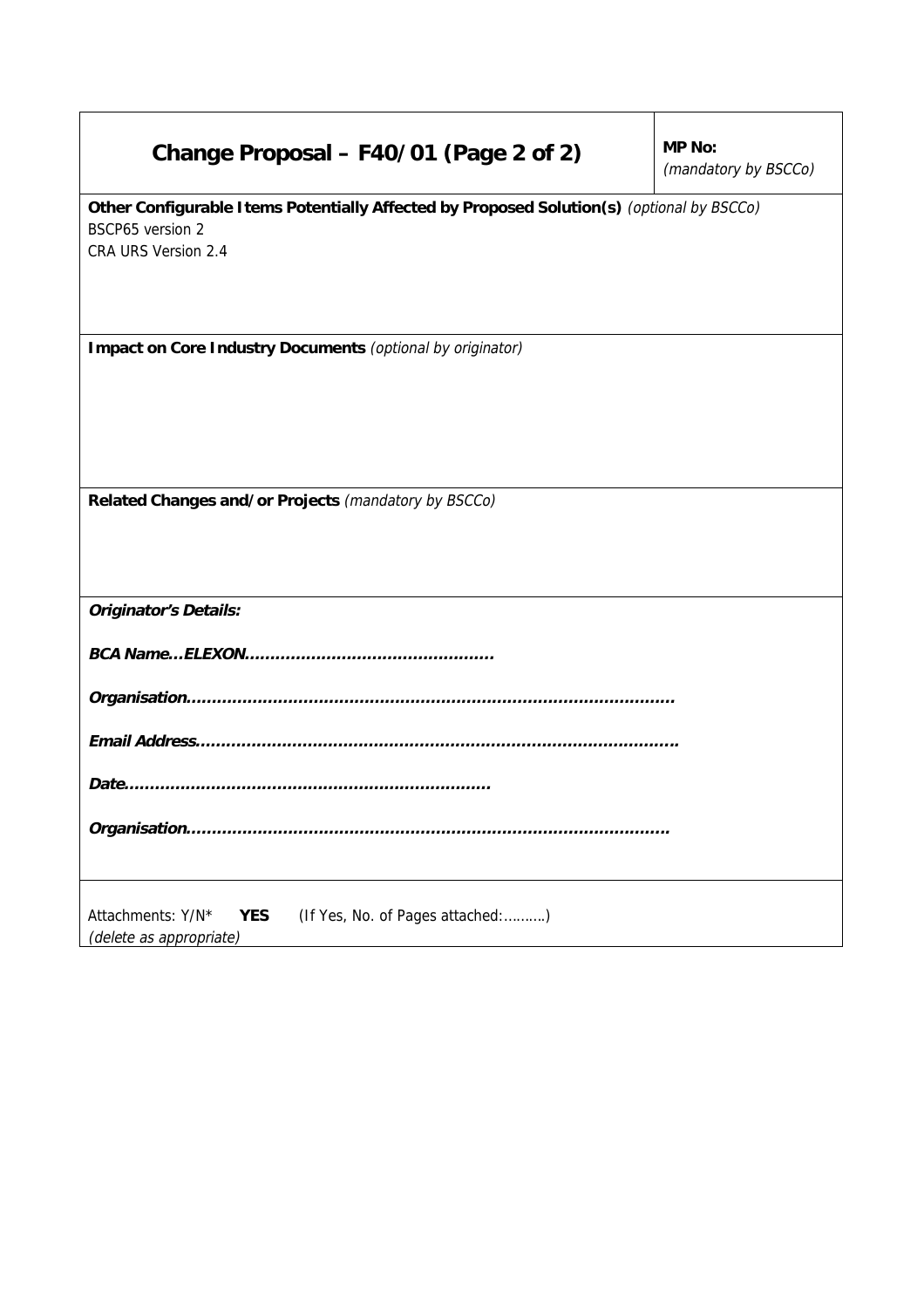## **Attachment 1**

## **BSCP65/4.1 Party Registration Applicant / Change of Registration Details Form\*** \*Delete as appropriate

| From:           | To:         |
|-----------------|-------------|
| Party ID*       | Party ID*   |
| Party Role*     | Party Role* |
| Name of sender* | Date Sent*  |
| Signature*      |             |
| Password        |             |

| ACTION DESCRIPTION (TICK ONE BOX ONLY)* |  |                       |  |  |  |
|-----------------------------------------|--|-----------------------|--|--|--|
| Register                                |  | Amend<br>Registration |  |  |  |

| <b>BSC PARTY DETAILS*</b> |  |  |
|---------------------------|--|--|
| <b>BSC Party Name</b>     |  |  |
| BSC Party Id              |  |  |

Tick one Party Role only. Please complete separate form for each role that applies.

| PARTY ROLE DETAILS*                | <b>EFFECTIVE FROM DATE</b><br>DD/MM/YY | <b>EFFECTIVE</b><br><b>TO DATE</b> |
|------------------------------------|----------------------------------------|------------------------------------|
| <b>Transmission Company</b>        |                                        |                                    |
| Distribution System Operator       |                                        |                                    |
| <b>Trading Party</b>               |                                        |                                    |
| Interconnector Error Administrator |                                        |                                    |
| Interconnector Administrator       |                                        |                                    |
| Supplier                           |                                        |                                    |

| Stage 2 Id (Required If Role of Supplier selected) |  |  |
|----------------------------------------------------|--|--|
| <b>ADDRESS DETAILS</b>                             |  |  |
| Address Line 1                                     |  |  |
| -2                                                 |  |  |
| 3                                                  |  |  |
| 4                                                  |  |  |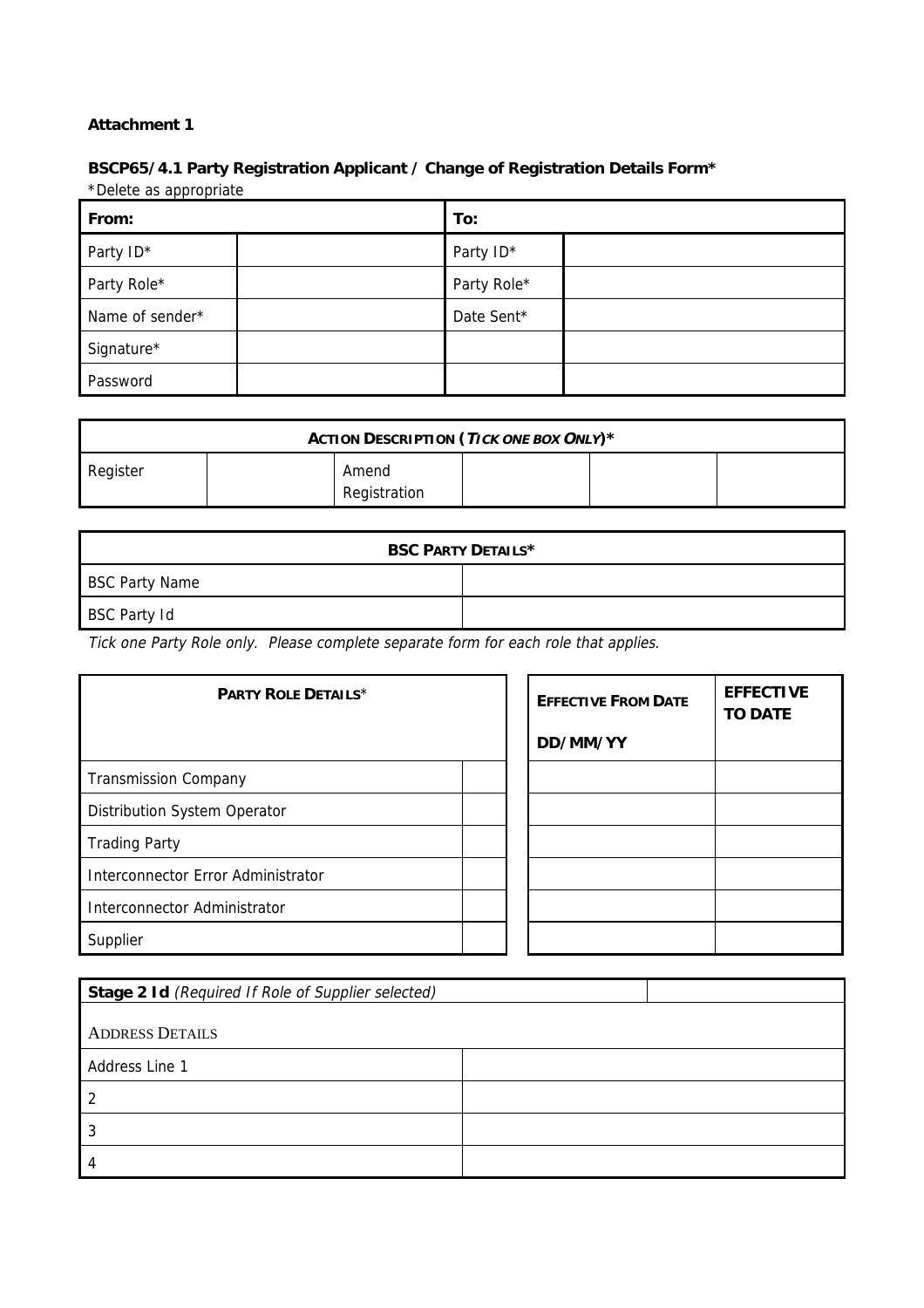| 5                       |  |
|-------------------------|--|
| 6                       |  |
| 7                       |  |
| 8                       |  |
| 9                       |  |
| Postcode                |  |
| Office Telephone Number |  |
| Office Fax Number       |  |
| <b>Email Address</b>    |  |

| Interconnector Error Administrator Details (Only Required if Role of Interconnector Error<br>Administrator is requested) |  |  |
|--------------------------------------------------------------------------------------------------------------------------|--|--|
| Interconnector Id                                                                                                        |  |  |
| Effective From Date                                                                                                      |  |  |
| Effective To Date                                                                                                        |  |  |